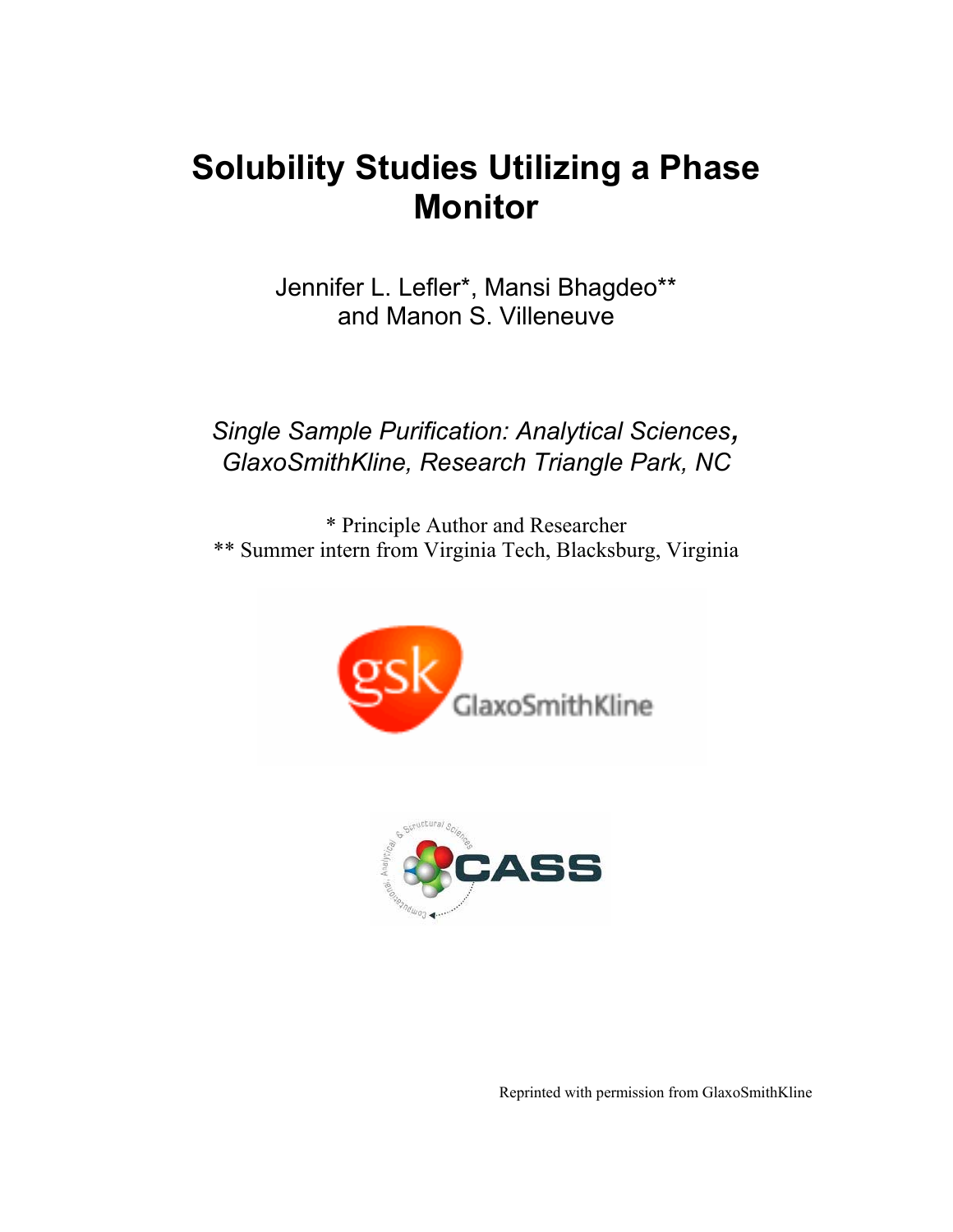#### Introduction

Supercritical Fluids (ScF) are attractive solvents due to their inherent properties:

> Variability of Density, Lower viscosity than liquids, High Diffusivity, and "Tunable" Solvation.

Interest in Supercritical Fluid technologies over the last few decades has been demonstrated by the extensive measurement of its properties. Information pertaining to solubility has been utilized to establish technical and economic feasibility, especially within the realm of SFE (Supercritical Fluid Extraction). However, solubility is also a formidable hurdle in the realm of preparative chromatography.

Most scaled-up techniques of chromatography are contingent upon analyte solubility. Liquid- phase chromatography readily affords the opportunity for bench top solubility studies.

#### **Issue**

Supercritical Fluid Chromatography (SFC) exploits the highly attractive properties of ScF. To achieve a pseudo-ScF phase, elevated pressures and temperatures are employed. Such a reality does not readily yield solubility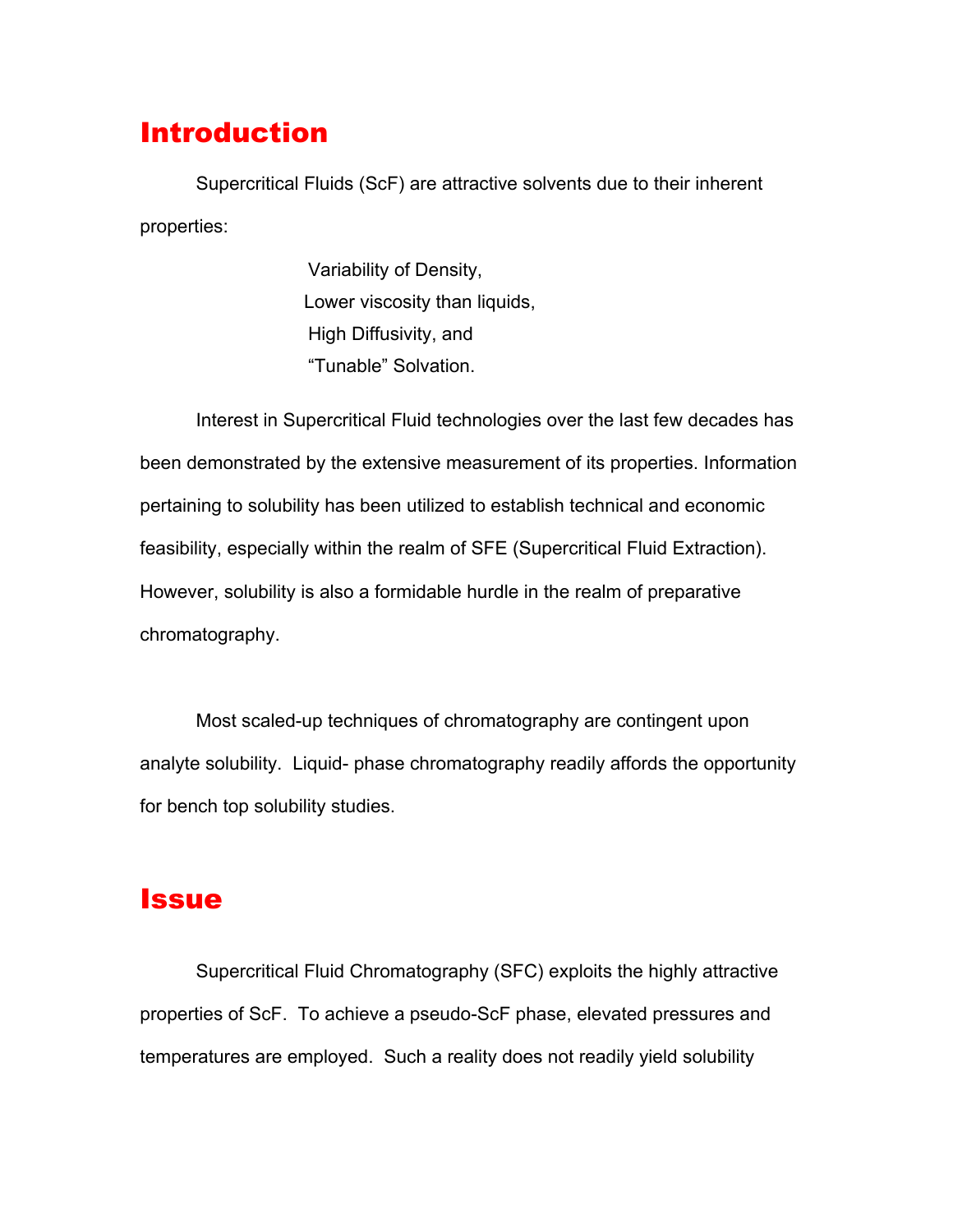studies, of ScF systems, as a bench-top practice. Therefore, it is difficult for preparative scale SFC scientists to predict solubility of an analyte. One "rule of thumb" stated by SFC manufacturers is:

#### "*any solute soluble in methanol or a less polar organic solvent will elute in SFC."*

This rule certainly holds true for analytical SFC, however, some classes of compounds have limited solubility in carbon dioxide and modifier. This reality is, at times, not easily detectable on an analytical scale.

Over the past few decades, the solubility of commercially available solids and liquids in supercritical  $CO<sub>2</sub>$  have been measured extensively. However, preparative separation scientists in the pharmaceutical arena do not, usually, have the luxury of working with commercially available materials on a consistent basis.

### Proposed Solution

Utilization of a bench-top phase monitor, a modified version of Supercritical Fluid Technologies' design,(Figure 1) would serve a preparativescale SFC chromatographer as a useful tool for determining optimum concentrations for a preparative scale-up.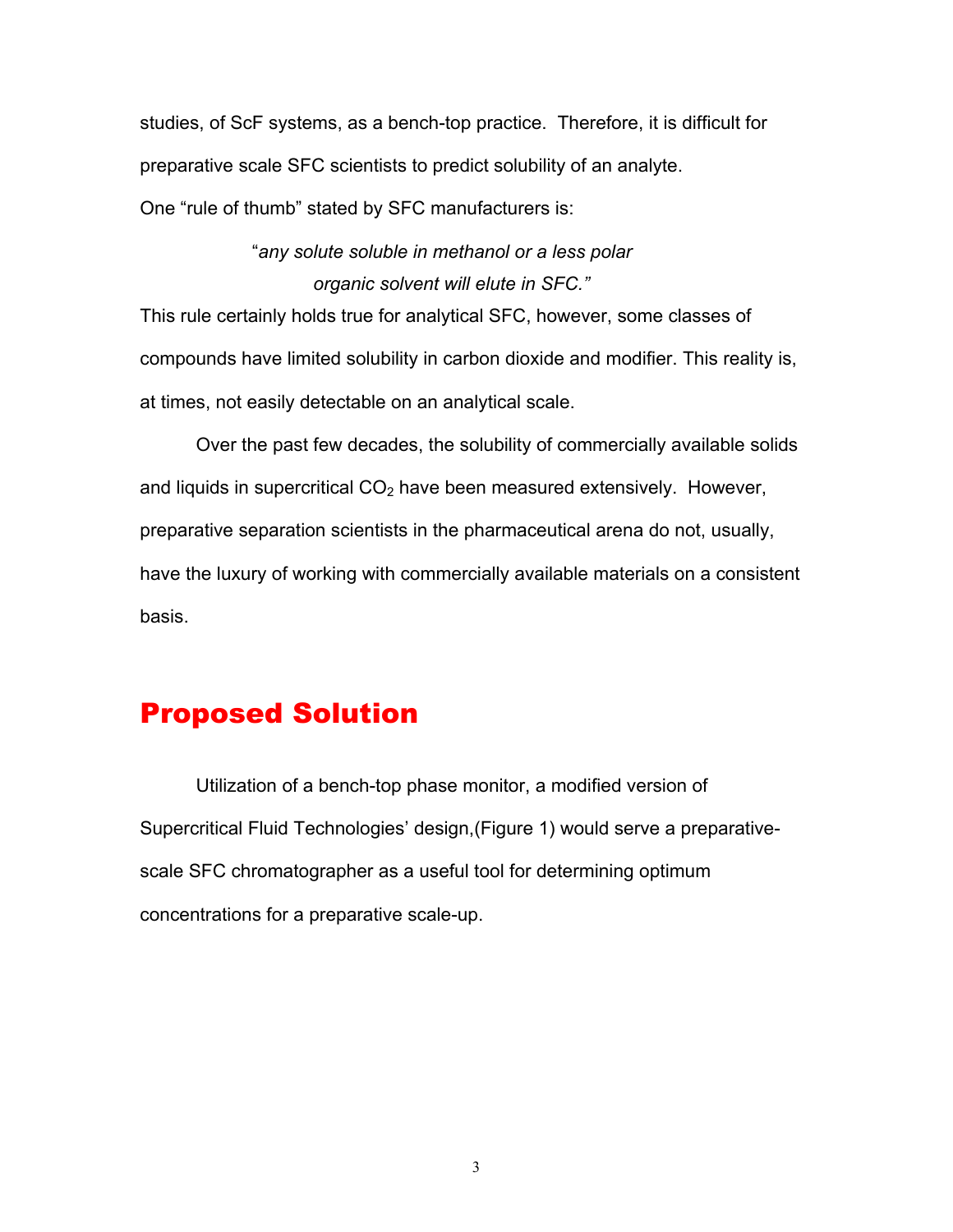

*Figure 1: General schematic of experimental apparatus, the phase-monitor. Sample would be introduced to the high pressure vessel at various concentrations in the organic modifier volume. Phase monitor modifications were provided through in-house fabrication and control of pressure was accomplished by means of a Berger CO<sub>2</sub> pump. Internal volume of modified vessel is 7 mL.*

### Proposed Experiments

Utilizing commercially available, "pharmaceutical-like" compounds (Figure 2), we wish to measure solubility under a variety of temperatures, pressures, modifier (I.e. IPA, MeOH, EtOH) and modifier concentrations. The data will assist an analyst to determine method parameters that are optimized for analyte solubility. The results optimized for solubility will be compared to resolution optimized chromatographic parameters to determine most efficient method to utilize for preparative chromatography.

The column utilized for this experiment is inconsequential due to the fact that the purpose of the study is to determine optimal mobile phase solubility for enhanced loadability on a preparative scale.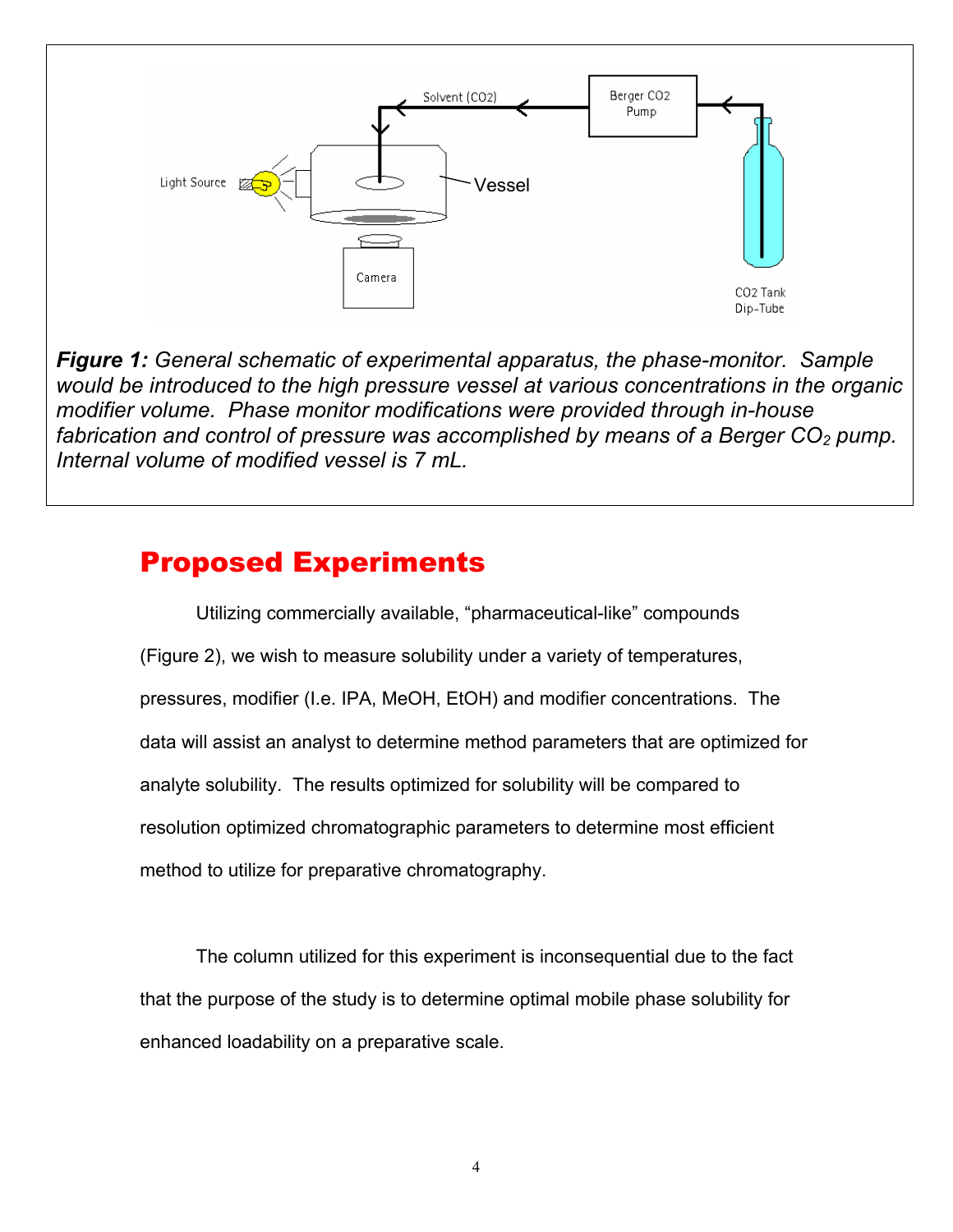

*Figure 2: Commercially available pharmaceutical molecules of various structure classes and solubility to be employed in our experiment.*

# **Results**

The first stage of our experiment was to determine the analyte's solubility in three different organic phases (Table 1).

| Sample      | <b>MeOH</b>          | <b>IPA</b>           | <b>EtOH</b>          |  |
|-------------|----------------------|----------------------|----------------------|--|
| Naproxen    | $60.8$ mg/mL         | $37.4$ mg/mL         | $46.7 \text{ mg/mL}$ |  |
| Warfarin    | $23.5 \text{ mg/mL}$ | $12.8 \text{ mg/mL}$ | $16.3$ mg/mL         |  |
| 1:1 Mixture | $33.3 \text{ mg/mL}$ | $14.3$ mg/mL         | $20.0$ mg/mL         |  |

*Table 1: Solubility of selected analytes in three organic phases at atmospheric temperature (30 degrees C) and pressure (Bench-top Technique).*

The solvent that yielded the best solubility for each analyte was utilized as

the strong solvent or modifier in the analytical SFC method development on a

Berger, 4.6x 250 mm, 60A, 6  $\mu$  Silica column (Figure 3).



*chromatogram with optimized resolution at 30 degrees Celsius. 16.9* µ*g injection.*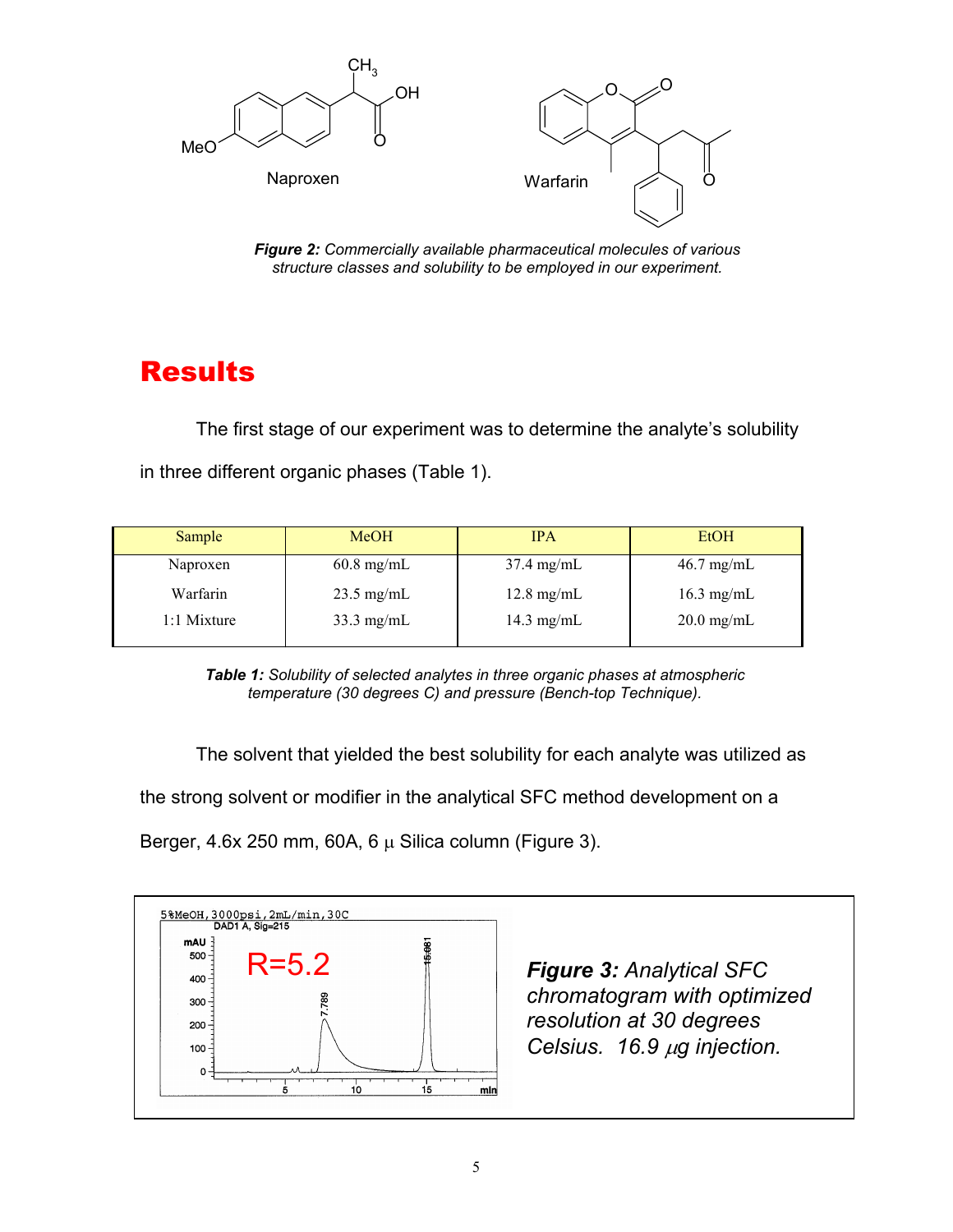Based upon optimal solvent (determined in Table 1), the analyst determined solubility of the components at several solvent strengths and pressures via the Phase Monitor (Figure 4)



*Figure 4: Plot of solubility of analyte (1:1 mixture). Optimized point of solubility will be utilized for comparative chromatography.*

Solubility of this particular analyte, in the phase monitor, appeared to correlate to

the solubility in the present volume of organic solvent.

Resultant solubility optimized conditions will be run on an analytical scale

to measure the resolution of the components (Fig. 5).

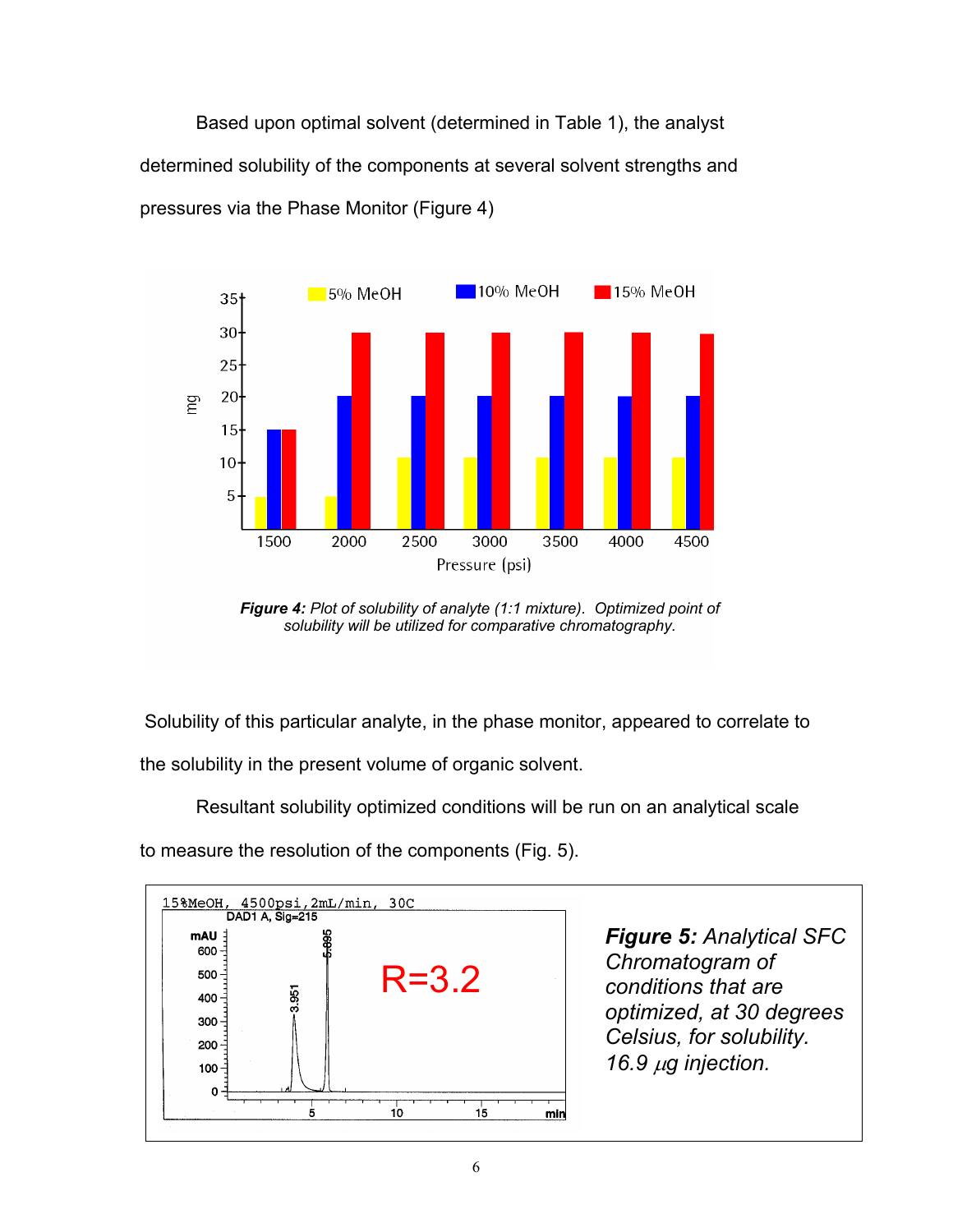The two methods were run on a Berger Mini-Gram system on a 10x 250 mm, 60A, 6µ Silica column, with an 200 µL loop Alcott autosampler, and Varian Pro-Star detector (λ=250 nm)(Table 2, Figure 6) for comparison.

| Chromatogram<br>Optimized for | Total<br>Purified | Conc.<br>Injection            | # Inj.<br>(clean)<br>$-up)$ | <b>Run</b><br>Time<br>min) | Vol. of<br>Organic<br>solvent | Purity/<br>Recovery<br>Peak 1 | Purity/<br>Recovery<br>Peak 2 |
|-------------------------------|-------------------|-------------------------------|-----------------------------|----------------------------|-------------------------------|-------------------------------|-------------------------------|
| Resolution                    | $275 \text{ mg}$  | $55mg/200\mu L$<br>in DMSO*   | 5<br>(2)                    | 119                        | 59.5 mL                       | 96.8%<br>86.3%                | $100\%$<br>69.2%              |
| Solubility                    | $275 \text{ mg}$  | $40$ mg/ $200$ µL<br>in DMSO* | 8<br>(0)                    | 25                         | $35.6$ mL                     | 98.9%<br>96.9%                | 99.7%<br>95.1%                |

*Table 2: Results of scaled-up purification efforts \* sample injected in pure DMSO to maximize the loading*



Note the poor peak shape in chromatogram Fig. 6A. Also the quantity

injected with the resolution-optimized method was limited to solubility of analyte

in DMSO and injection loop size.

One advantage demonstrated by the method optimized for solubility, chromatogram Fig. 6B, was the reproducibility of chromatography. Such reproducibility facilitates a sequence that stacked injections, thereby reducing purification time and solvent consumption.